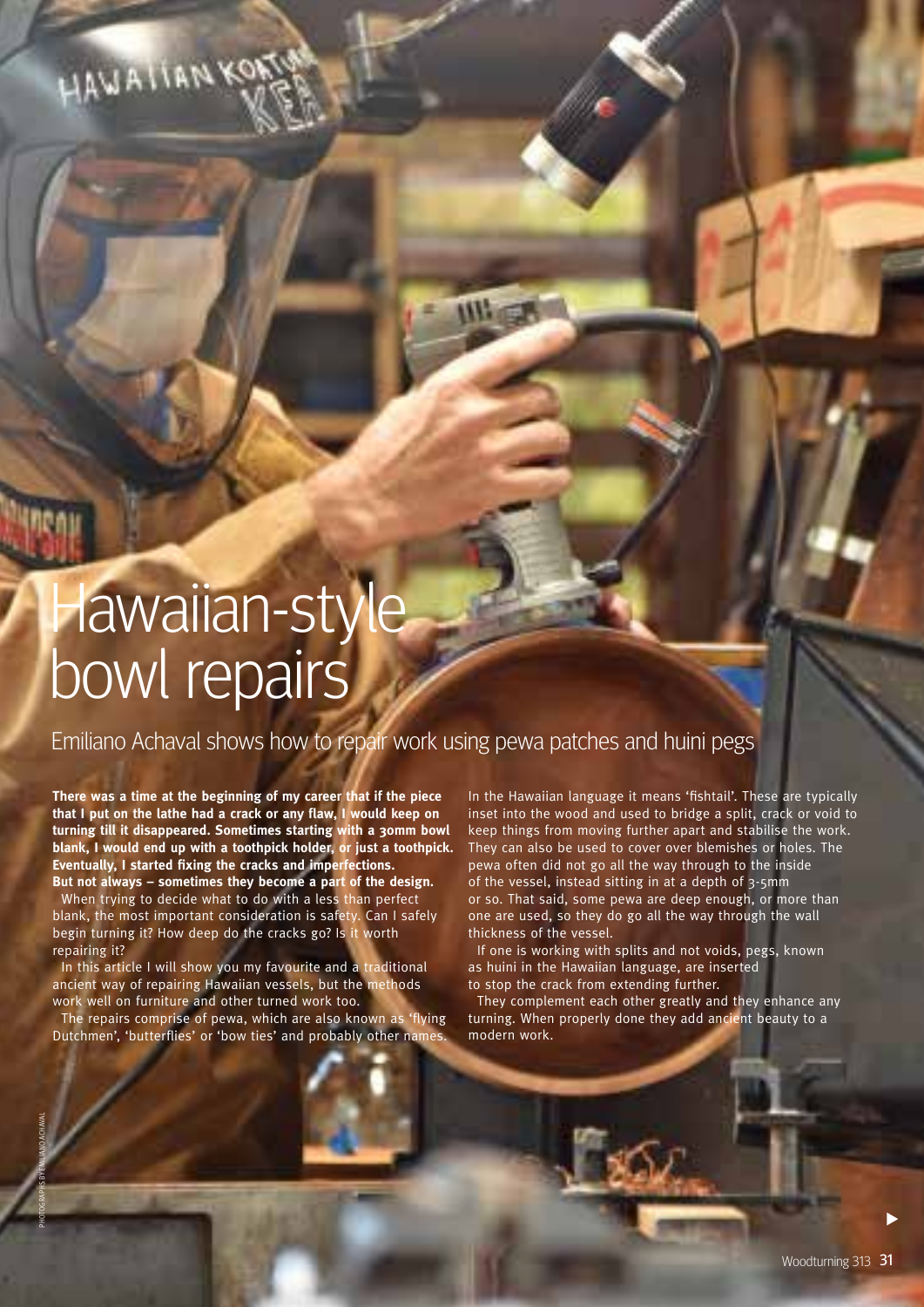## Laying out the pewa and huini

Pewa are typically applied after the piece has been turned inside and out. That said, they can be inset once the outside is turned prior to turning the inside. The piece being used in this article has a small crack running part way along the vessel and the piece. The vessel has also had the inside turned. Once you have the shape you want on the outside, sand your work turned down to, say, 120 grit. Once at this grade of sanding, it is ready to lay out the pewa on the crack or whatever you want to cover up or fix.

Determine how many pewa you need, play around with the layout and outline them with a pencil. They go perpendicular to the crack, and the crack should run through the thin part in the middle of the pewa used. Also check what size will look good.

You can make your own pewa or buy ready-made ones in different sizes. The pre-dimensioned versions are available in different coloured woods, likewise you can cut your own from whatever timber gives the effect you want, so you can add contrast to the work too. If you are making your own pewa you can use a scrollsaw to cut them. Accurate measuring and marking is required and, once cut, lay them in the position you want them on the work and mark around them with a scalpel. Then use a knife and chisel to cut out the correspondingly shaped recess to fit them in.

The bought ones are numbered size-wise and you can use a matching polycarbonate template to suit them. This is employed in

conjunction with a small laminate router, fitted with a guide bush to suit the template and a thin, spiral, downcut router bit inserted in the router collet. This set-up allows you to cut the pewa shape into the wood. I am using this method in this article.

Whatever route you take, remember to match the size of the pewa to the item being worked on and how you wish it to look. Notice that I have also marked where I want to place the huini.

The template will need holding in place while the router is used so once you have marked where the pewa need to go, lay painter's masking tape around the first pewa you want to cut. This tape prevents marring the wooden surface when you affix the template in place.



**Marking out the position of the pewa and huini**



**Masking tape applied round the patch to be cut**

#### Fixing the template in place

You could just hot-glue the template to the wood, but with the tape there is hardly any clean-up. If any hot glue leaks on to the wood, a little bit of denatured alcohol will soften it up, making removal much easier.

The key requirement of the platform is for it to be stable and not rock when you gently place your small router on to and guide the bushing inside the template while cutting the wood. Apply a generous amount of hot-melt glue on to the surface of the template, keeping clear of the template opening, and press the glued face on to the work ensuring it is placed correctly, with the line of the crack running across the centre narrow section.

If you are using pewa to cover a knot or hole, you position the



**Here are some dimensioned pewa and templates**

template to best cover the blemish and also look the most attractive.

Once the glue dries, add more glue, building up a bridging gap of glue so you have a steady platform that won't move when you rout the recess.

Remember this is, in this instance, a flat template sitting on a round turned piece of work, so some gaps under the template need more adhesive than others. Once dry and stable you are ready to use the router.

Templates are reusable hundreds of times. Simply clean up the hot glue with a chisel or soak it in denatured alcohol to remove it.



**Preparing to affix the template on the turned work**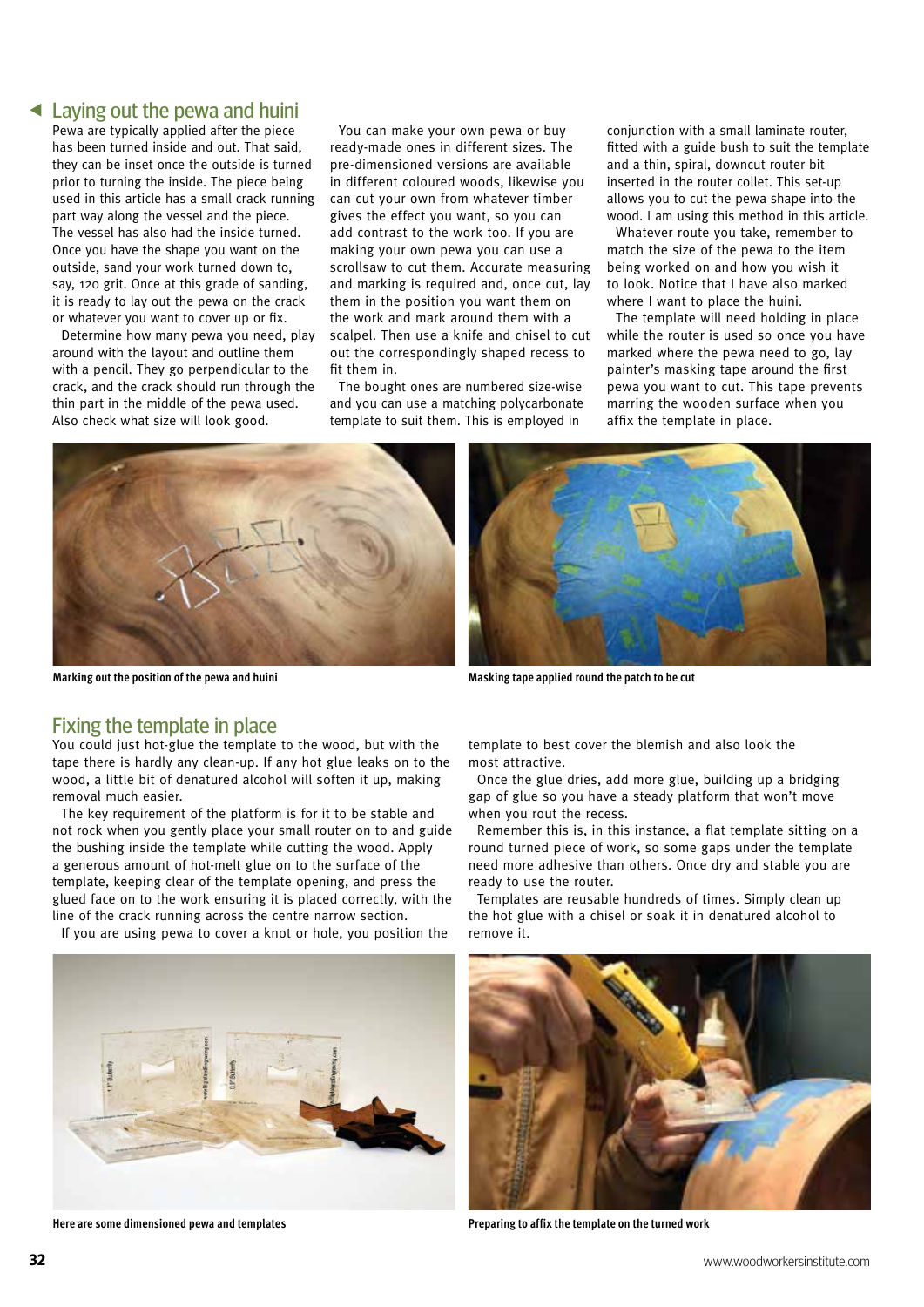



**Bridging the gaps with hot-melt glue to provide stability**

**Careful alignment is required**

### Routing out the shape

Now you are ready to start routing the recess with the laminate router. Set bushing so it sits far enough inside the template guide to run against it without it being dislodged easily from the template, and set the cutter depth so that it cuts at 1mm. Place the router on the template and cut about1mm deep into

the wood while manipulating the guide bush around the cut template. Don't cut too deep in one pass. I would say make at least three passes depthwise. Cleaning the recess every time, blow it out with a shot of air from your compressor, or you could use a small brush. The debris prevents the bushing

from reaching the edges of the template. You don't want to go deeper than the thickness of your pewa or inadvertently slip and go wider. You need to be careful. You are routing a flat-bottomed recess on a curved surface so, by default, the recess is not a uniform depth on the arc of the work.



**The picture shows the router with guide bush and but attached and a spare router bit to show what is being used to cut the wood**



**Wearing appropriate PPE and RPE and keeping the router firmly against the template, make gentle cuts, incrementally deeper until the required depth is achieved**



**Stop regularly and clear out the debris**



**Here is the fill depth recess and the corresponding pewa to be inset**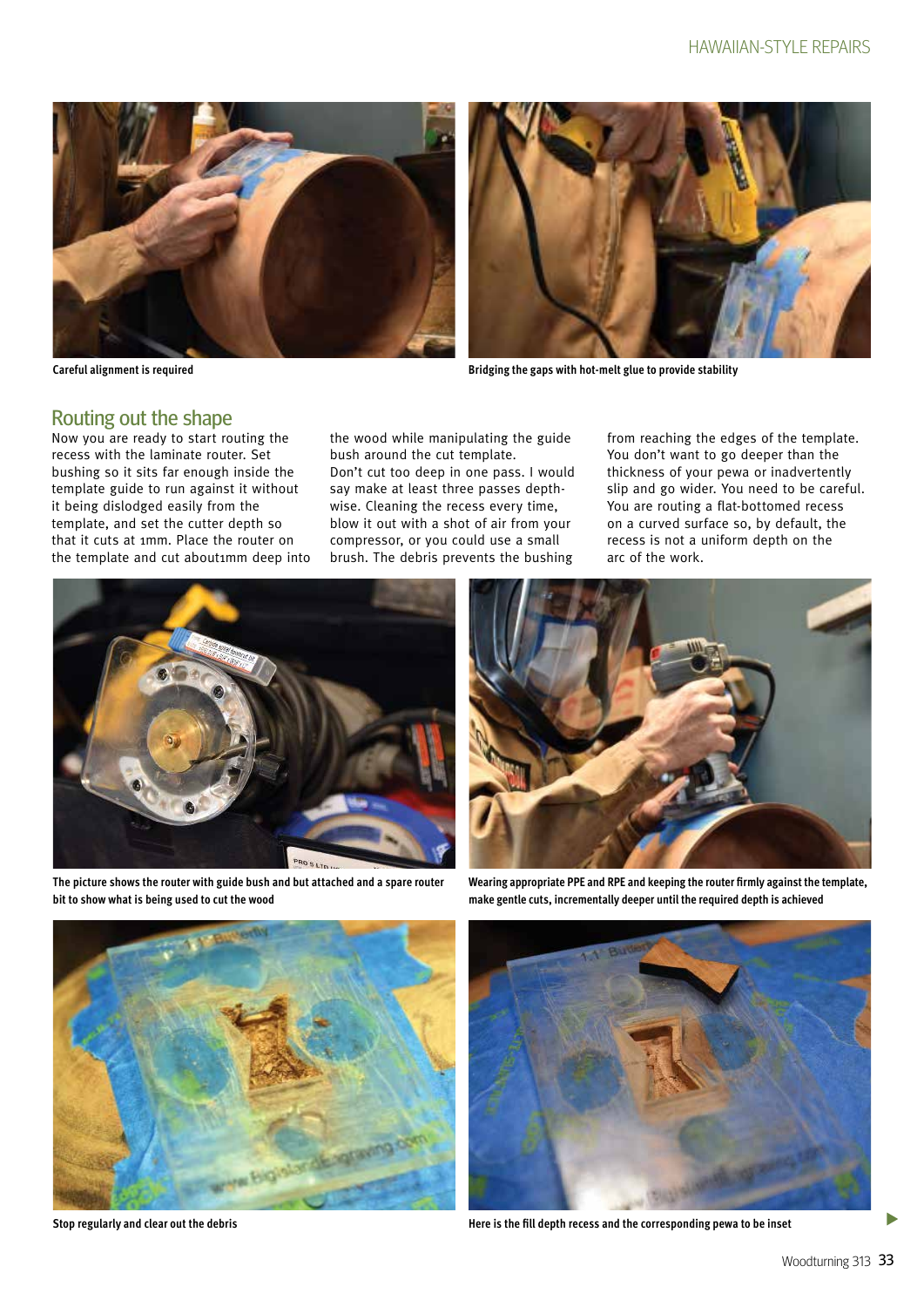Fitting the pewa

**1** Cut all four corners square. For this step I use a jeweller's magnifying glass headset that came with a LED light mounted right above it.

**2** Sand all four corners of the underside of the pewa lightly. This will make it sit flush inside the recess if the corners on the router-cut recess were not cut perfectly.

**3** Now ready to test-fit the pewa. It is a snug fit. If it doesn't fit, it is probably due to one of the corners not being straight. The commercially available pewas have the size marked on the bottom. This helps in knowing which way to place it.

**4** Using the glue of your choice apply a small amount to the bottom of the recess. Have a paper towel ready in case some squeezes out when you press the pewa down. I have been using CA glue for years, the gap filling consistency. The thin CA will run all over the crack, and could get into areas that you don't want it. If the crack is deep and shows on the inside, apply some masking tape to prevent the glue from running on the inside.

**5** Tap the pewa firmly but lightly. I use something that we all have laying around – the handle to tighten a chuck. It's the perfect size. You want to feel the pewa sitting on the bottom of the recess.

**6** An important step here, sanding the pewa. You need to sand it flush with the bowl – use something flat, like a painter's sanding block. I started with a piece of timber that I glued on a piece of Velcro, where I could attach Abranet sanding mesh. I found a nice light piece of hard plastic at an automotive finishing supply store.

**7** You have to do the sanding with the lathe turned off and with the same grit that you last used  $-$  120 is a good starting point. If you sand while the lathe is turning, you will end up with a divot right next to the pewa. Every time the paper hits the pewa it will jump, landing hard on the same spot, causing an ugly undulation. Trust me on this one, it's one of those personal learning experiences.

**8** Congratulations! If you followed the steps closely, you ended up with something very close to the pewa in this picture. If your pewa is a snug fit, when you do the sanding very fine dust will accumulate in the space. Apply thin CA, keep sanding and repeat as needed for a perfect looking fit. Now cut and fit as many more pewa as required.